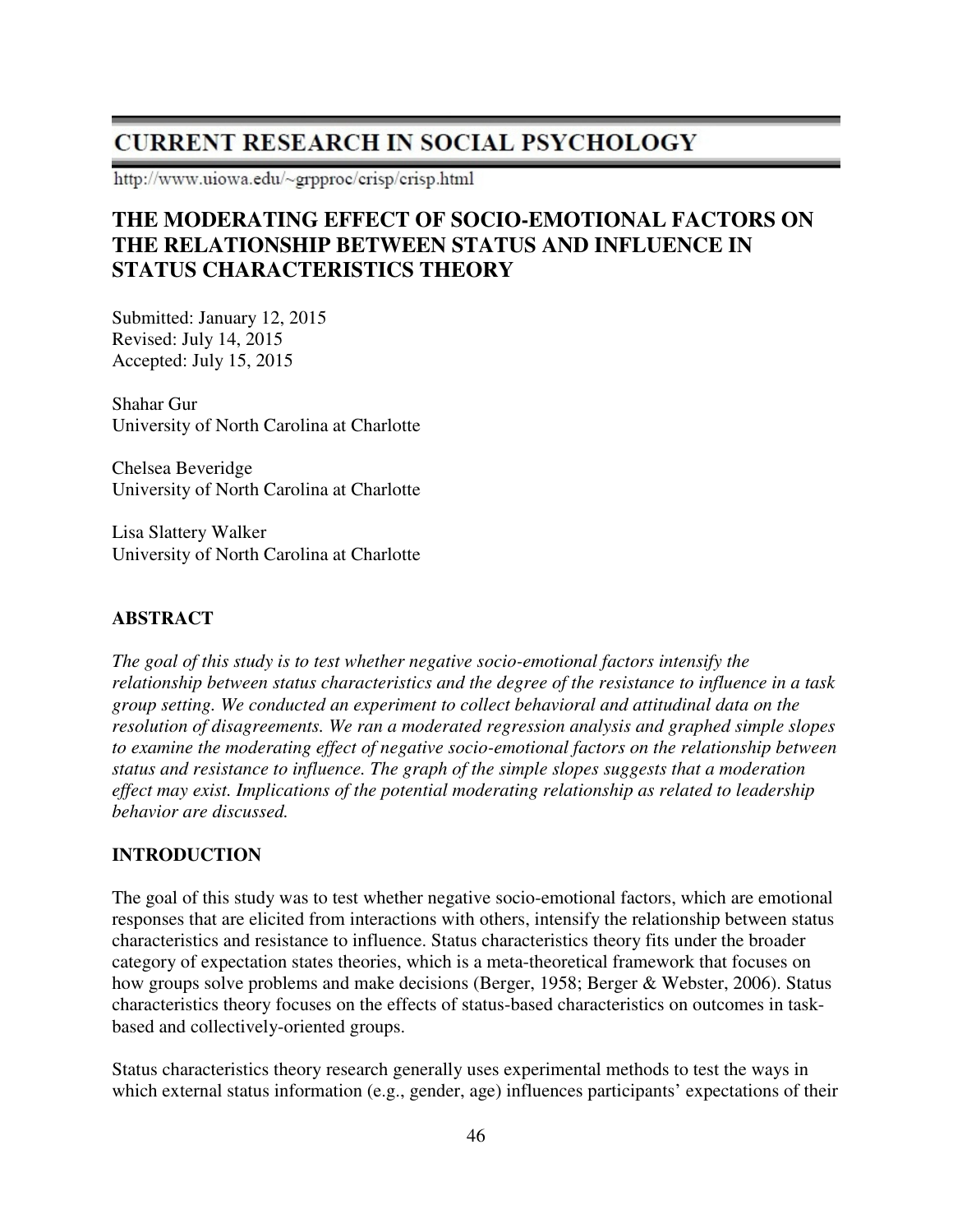partners' performance when working on a certain task as a team.[1] In most studies testing status characteristics theory, people of differing status levels are assigned to teams; the influence held by one or several group members (i.e., members of higher status) is said to be derived from taken-for-granted and unconscious expectations of how each member will contribute to the task based on social group membership (Kalkhoff & Thye, 2006).

Status beliefs are the shared ideas in a culture that associate skills or competency levels with a state of a characteristic (Ridgeway, 2001). Berger, Cohen, and Zeldich (1972) describe two types of status characteristics: specific and diffuse. Specific status characteristics are attributes that directly relate to a particular task. Diffuse status characteristics, the type emphasized in the present study, are salient across a wide domain of tasks. There are many examples of diffuse status characteristics in our society, such as age and race. In this study, gender is the focal diffuse status characteristic.

Cultural beliefs on gender signify that the state of being male is ranked higher than the state of being female, and males are expected to be more competent than females at tasks in general (Lockheed & Hall, 1976; Ridgeway, 2001). These status expectations pose potential adverse consequences in the form of noncompliance and dislike whenever females behave in a manner that is inconsistent with what is expected of their status in mixed-sex contexts (Carli, 1990; Ridgeway, 2001; Ridgeway, 2011). More specifically, Ridgeway (2001) discusses how gender as a status characteristic greatly shapes one's performance expectations and perceptions of leadership such that females who appear as more assertive also appear as less likeable (see also Rudman & Glick, 2001). Additionally, Lucas and Lovaglia (1998) found that female-led groups were seen as less effective to their male-led counterparts. Previous work on emotions also found that participants react to male and female leaders differently (Lucas & Lovaglia, 1998). Bianchi and Lancianese (2007), on the other hand, propose that females use positive emotions to compensate for being a low-status member of the group and gain influence as a leader. Finally, a study by Lovaglia and Houser (1996), who also used gender as the focal diffuse status characteristic, found that status combined with emotional responses influenced the participants' resistance to influence.

This study examines the moderation effects of socio-emotional components as they relate to the effects of status on resistance to influence (see Figure 1). We define socio-emotional factors as responses that are emotionally-charged based on interactions with other people. Based on findings by Ridgeway (2001), we propose that socio-emotional factors will exert more influence on resisting behavior for higher-status partners when compared with their lower-status counterparts. That is, negative socio-emotional reactions will intensify the relationship between status characteristics and resistance to influence such that higher-status partners with a higher level of a negative emotional response to a disagreeing partner who is of lower-status will become more resistant to influence above and beyond status effects alone.

Figure 1. The Proposed Moderating Effect of Socio-Emotional Factors on the Relationship Between Status Characteristics and the Resistance to Influence.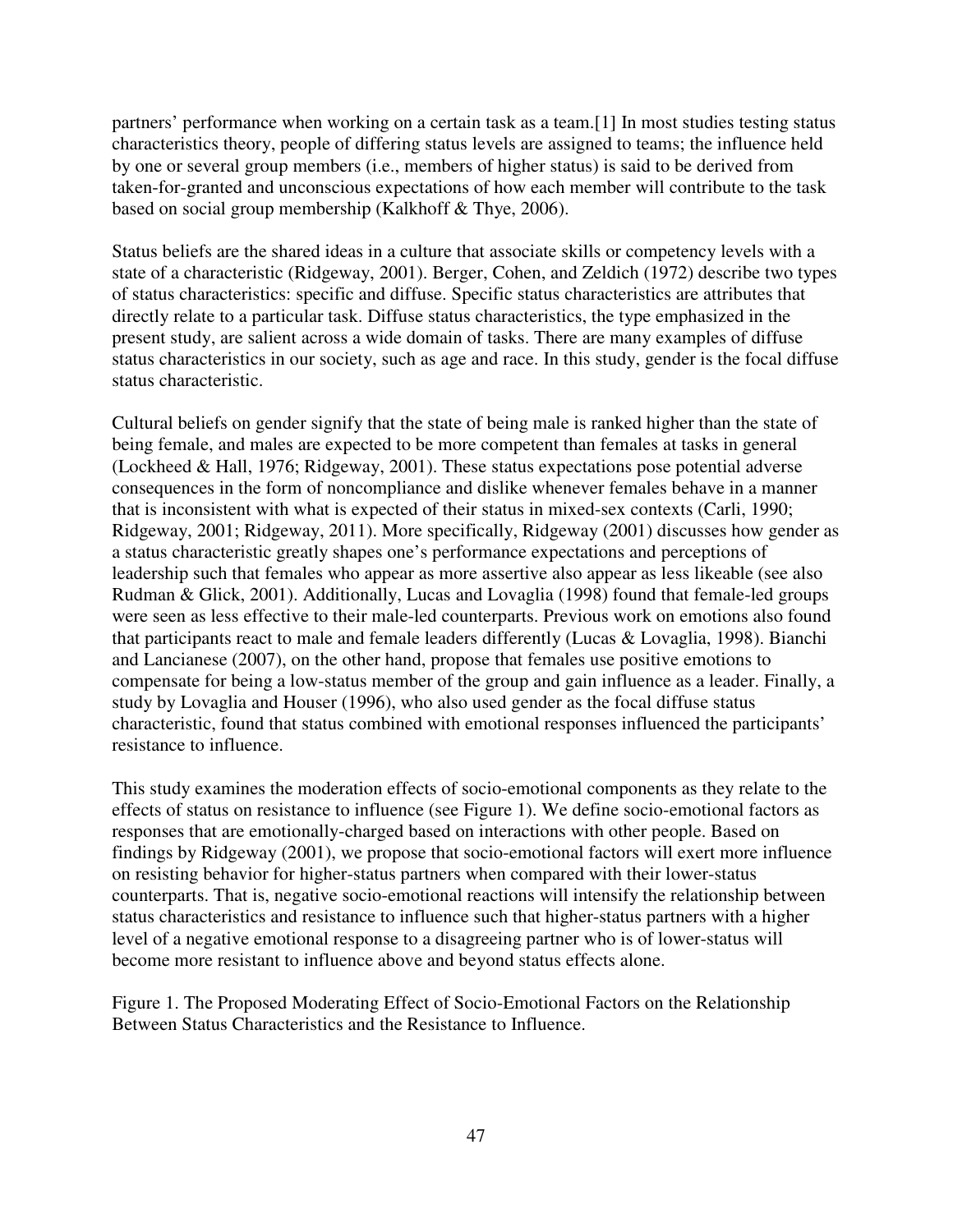

Additionally, we propose that for people with lower status, the same negative socio-emotional factors will not change the intensity of the relationship between status characteristics and resistance to influence because lower-status partners are accustomed to having their opinions challenged by higher-status partners, especially when gender is the salient status differentiator (Ridgeway, 2001). Therefore, we propose:

Hypothesis 1: The relationship between status and resistance to influence is intensified by socioemotional factors such that higher levels of negative socio-emotional response will lead higherstatus partners to become more resistant to influence than they would otherwise be.

Hypothesis 2: For lower-status partners, socio-emotional factors will not change the effect of status on resistance.

# **METHODS**

Study participants ( $N = 58$ , female = 55 percent) were college students ages 18 to 22 at a university in the southeastern United States who were paid for their time. The experimental task used in this study was contrast sensitivity (Berger et al., 1972). In this task, participants believe that they are interacting with a partner who is in a different room, when in fact they are shown a video recording of a confederate and the partner's responses to the task are computer-generated. Once introduced, the participants begin the contrast sensitivity task on the computer. The task shows a screen full of white and black rectangles of varying sizes and the participants are asked to make a binary decision as to whether the majority of the screen is black or white. This task was designed to be ambiguous in order to focus on the effects of status differences.

In our study, participants always worked with a purported partner of the opposite gender, which creates a difference in status between partners such that male subjects are of higher status and female subjects are of lower status. After the participants have chosen an answer, the computer prompts the participants by showing what their partners have chosen. Then, the participants are told to choose a final answer by either keeping or changing their original answer. Resistance to influence is measured by the number of times the participants stayed with their original response during a disagreement trial. This is called the proportion of "stay" response, or P(s). For example, if a participant chose to stay with his original responses 16 out of the 20 critical trials, it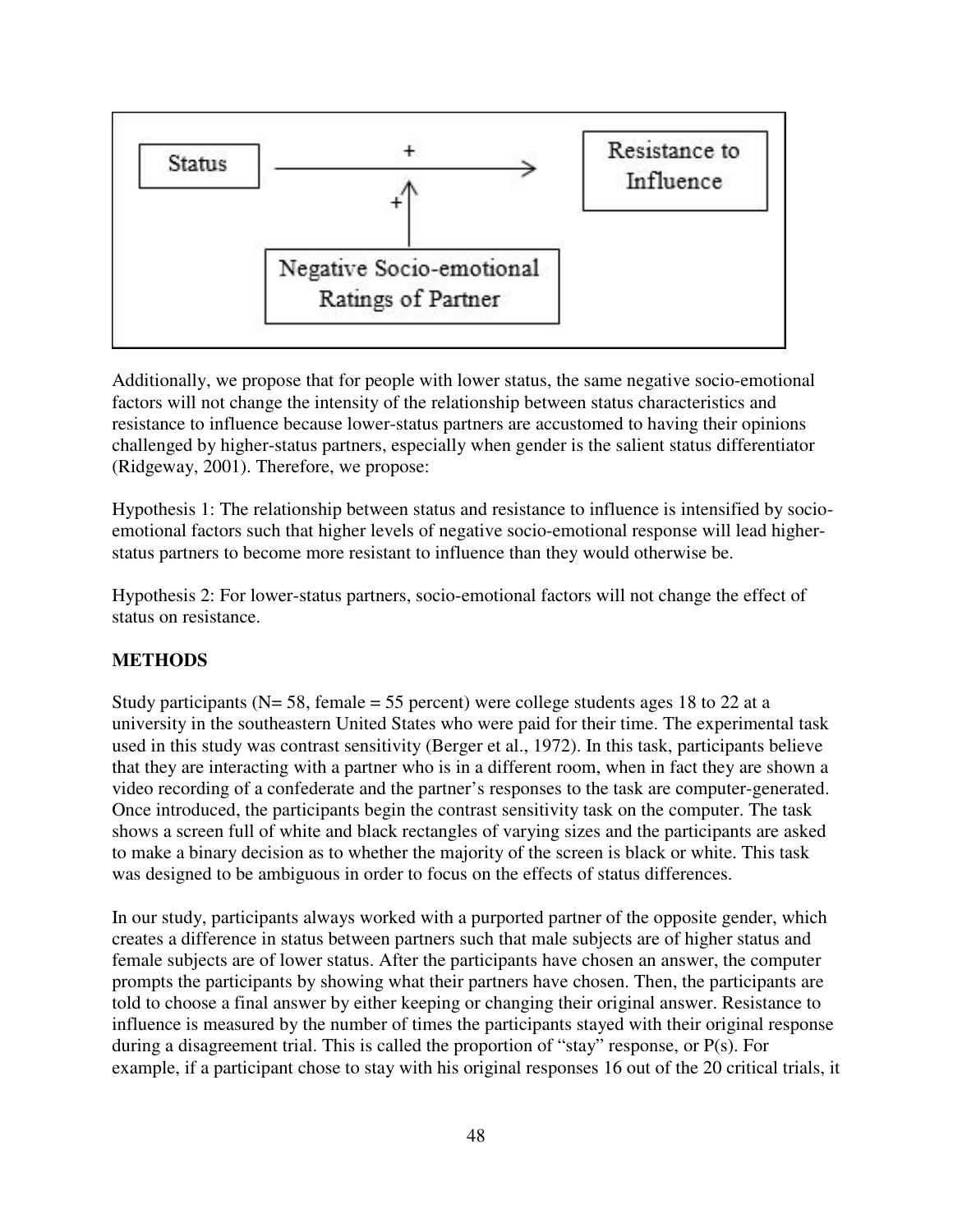would mean that his P(s) value would equal 0.80. A high P(s) value means that the participant was highly resistant to influence from his partner.

#### **Questionnaire Items**

After the task, participants completed a questionnaire taken from a standard set of items used with this experimental protocol (e.g., Rashotte & Webster, 2007). This study uses three items that ask participants to rate their partners on traits related to socio-emotional factors: assertiveness, likability, and fairness. Each of the items was measured on a 7-point Likert-type scale. A high value indicates a high negative emotional reaction to the partner.

# **RESULTS**

We conducted a moderated multiple regression analysis to test our hypothesis that the relationship between status characteristics and the proportion of stay responses is moderated by socio-emotional factors. We first conducted a confirmatory factor analysis to ensure that the three items (assertiveness lambda=0.61, likability lambda =0.79, and fairness lambda =0.75) captured the same latent variable: socio-emotional factors. Next, a composite socio-emotional score was created from averaging the three items, which was mean-centered to aid in interpretation and then used in further analyses.

| Table 1. Means, Standard Deviations and Zero-Order Correlations among Study Variables |      |      |         |         |  |
|---------------------------------------------------------------------------------------|------|------|---------|---------|--|
|                                                                                       |      |      |         |         |  |
| 1. Status                                                                             | 0.45 | 0.50 | $- -$   |         |  |
| 2. Socio-emotional 2.70                                                               |      | 0.55 | $-0.18$ |         |  |
| score<br>3. P(s)                                                                      | 0.53 | 0.20 | $0.73*$ | $-0.04$ |  |

 $N = 58$ .  $p < .001$ . Status is coded as: 1 = high status (male subjects with female partners),  $0 =$  low status (female subjects with male partners). Socioemotional score is an average of: unassertive, unlikeable, and unfair. P(s) is calculated as the number of "stay" responses divided by the number of critical trials.

Means, standard deviations, and zero-order correlations of the study variables are presented in Table 1. The mean P(s) and socio-emotional scores for each gender are shown in Table 2. All means were within a reasonable range and all standard deviations included acceptable variability in our data. For our regression analysis,  $P(s)$  (M = .53, SD = .20) was the criterion variable that was regressed onto the composite of socio-emotional factors  $(M = 2.7, SD = .55)$ , gender (female = 55 percent; female coded as "0"), and their interaction term.

Table 2. Mean Scores for Each Status on P(s) and Socio-Emotional Factors

| <b>Status</b>   | $N$ P(s) Mean | Socio-emotional Mean |
|-----------------|---------------|----------------------|
| $_{\text{low}}$ | 26 0.37       | 2.68                 |
| High $32$ 0.67  |               | 2.72                 |

 $N = 58$ ,  $P(s) =$  proportion of stay response.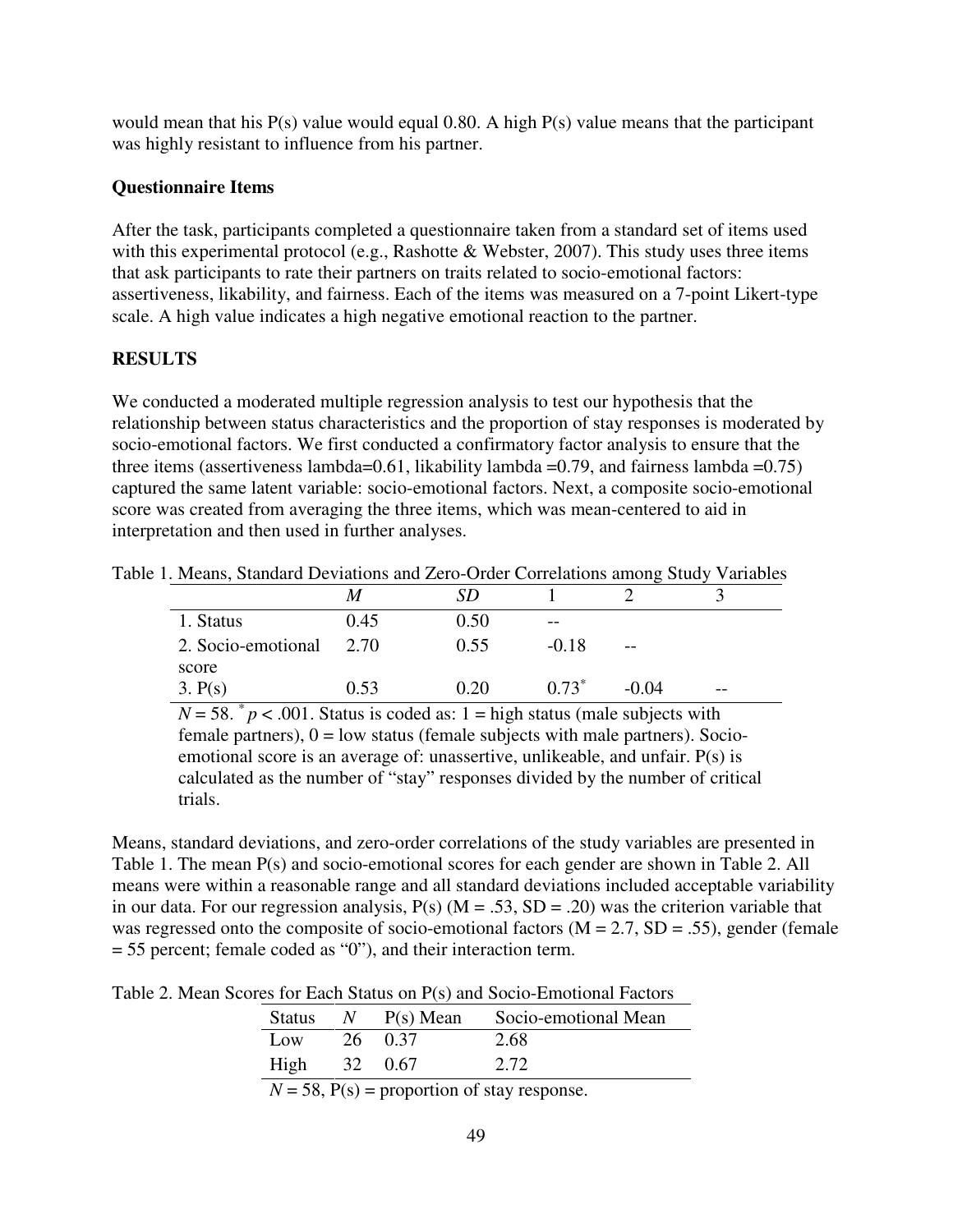Initial analyses reveal that  $P(s)$  was significantly, positively correlated with status ( $r = .73$ ,  $p <$ .01), such that being a higher-status (i.e., male) is associated with a higher rate of stay response and therefore a higher rate of resistance to influence from their partners, as expected. The socioemotional score was not significantly correlated with either status ( $r = -18$ ,  $p > .05$ ), or  $P(s)$  ( $r = -$ .04,  $p > .05$ ). These findings suggest that socio-emotional factors do not predict  $P(s)$  alone, but the possibility that this relationship is dependent on status remains plausible.

Due to the nature of the socio-emotional factors (i.e., responses were given on a scale of 1-7), mean centered values were computed for the socio-emotional score in order to make the results more interpretable. Since status was a dichotomous categorical variable (i.e., high or low) and proportion of stay response was a ratio (i.e., a score of "0" is both realistic and interpretable), these variables were used in analyses in their raw form. The interaction term was created using the centered socio-emotional term for ease of interpretation.

| Model  |                          | $\boldsymbol{b}$ | S.E. | <b>Beta</b> | $R-$    | $\boldsymbol{F}$ |
|--------|--------------------------|------------------|------|-------------|---------|------------------|
|        |                          |                  |      |             | squared |                  |
| Step 1 |                          |                  |      |             | 0.56    | $34.72*$         |
|        | (Intercept)              | 0.66             | 0.02 |             |         |                  |
|        | Condition                | $-0.30*$         | 0.04 | $-0.72$     |         |                  |
|        | Socio-emotional<br>score | 0.06             | 0.03 | 0.16        |         |                  |
| Step 2 |                          |                  |      |             | 0.57    | 23.88*           |
|        | (Intercept)              | 0.66             | 0.02 |             |         |                  |
|        | Condition                | $-0.30^*$        | 0.04 | $-0.72$     |         |                  |
|        | Socio-emotional<br>score | $0.09***$        | 0.04 | 0.24        |         |                  |
|        | Interaction term         | $-0.085$         | 0.07 | $-0.14$     |         |                  |

Table 3. Moderated Regression Results Predicting P(s)

 $N = 58.^{*}p < .05;$   $p < .001$ . Socio-emotional score is based on mean centered data.

We ran a two-step hierarchical regression to test for the potential moderating effect of socioemotional factors on the relationship between status and P(s) (Table 3). In the first step, the centered socio-emotional composite and the status variables were entered into the model. This model explained 55.8% of the variance observed in the proportion of stay response (R-squared = .558, F  $(2, 55) = 34.72$ , p < .01). This model alone explained a very large amount (over half) of the variance in the dependent variable, P(s), and is consistent with previous findings in the literature (Kalkhoff and Thye 2006).

In the second step, the interaction term (socio-emotional by status) was entered into the model. The total variance explained by the second model is  $57\%$  (R-squared = .570, F (3, 54) = 23.88, p > .05), which does not show a significant change from the first model (delta R-squared = .012, p > .05). This finding indicates that the second model does not significantly explain an additional amount of variance above and beyond what was explained in the first model. For a moderation effect, however, an additional 1.2% of explained variance is worthy of further examination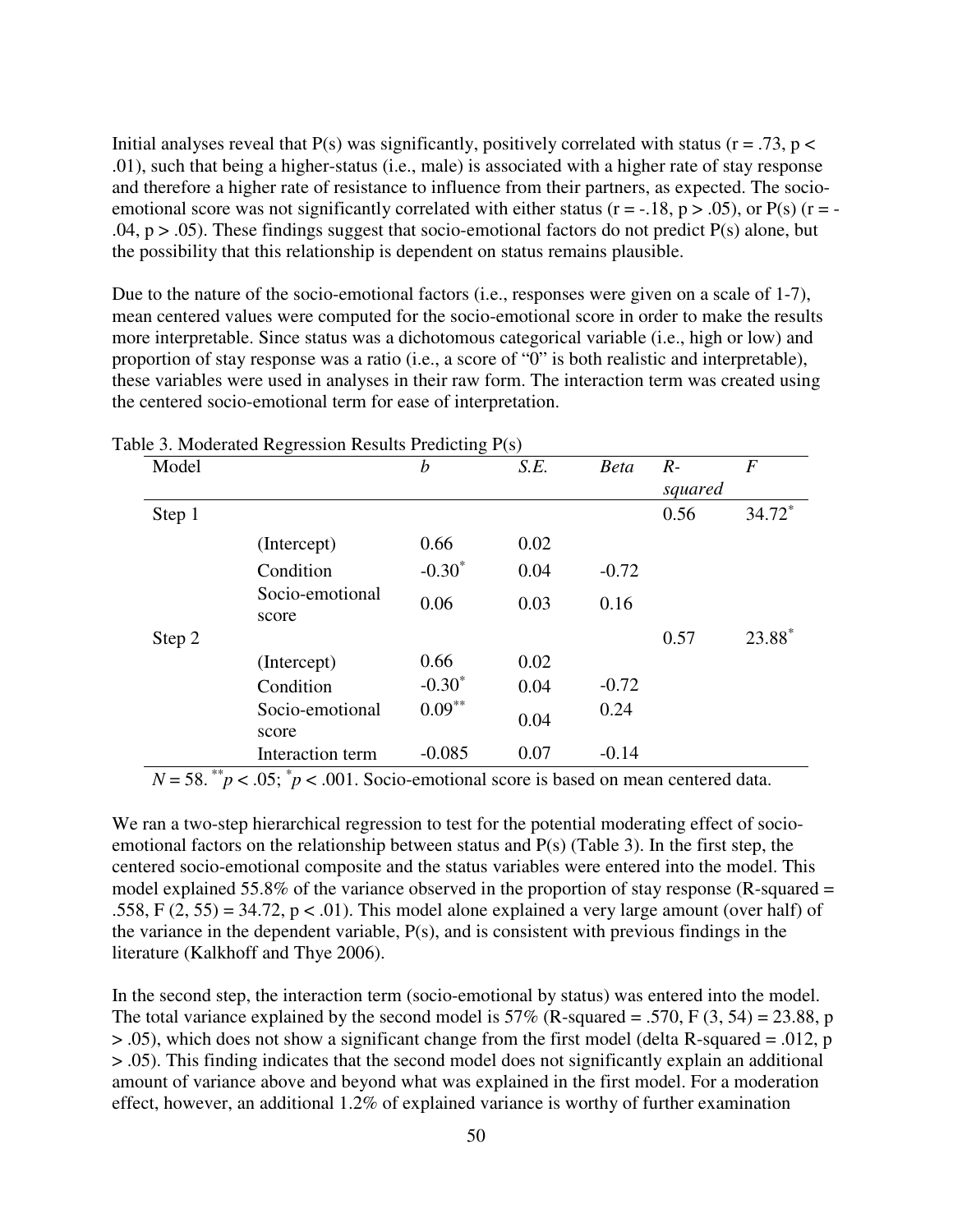because interaction effects are best discovered when graphed (Cohen et al. 2003). Thus, we computed and plotted the simple slopes in Figure 2.

Figure 2 shows that, albeit small, there is practical support for the moderating effect of socioemotional factors on the relationship between status characteristics and P(s). Overall, low-status (i.e., female) participants tended to change their original responses more often than high-status (i.e., male) participants, as expected. For low-status participants, the slope of the line indicates that the levels of P(s) do not change much depending on the level of socio-emotional factors rated by the participant. Hence, for low-status participants working with high-status partners, socio-emotional factors do not affect their degree of resistance to influence. On the other hand, for high-status participants, the slope of the line shows that as the negative socio-emotional scores increase, so do the levels of P(s). That is, the more unassertive, unlikable, and unfair their lower-status partner appears, the more high-status participants become resistant to influence.

Figure 2. The Moderating Effect of Negative Socio-Emotional Ratings on the Relationship between Status Characteristics and Proportion of Stay Responses (P(s)).



Our findings indicate practical support for an interactive effect such that socio-emotional factors moderate the relationship between status and P(s). In other words, the moderation of socioemotional factors on the resistance to influence depends on status: belonging to the higher-status group activates the effect of socio-emotional factors and fortifies the relationship between status and resistance to influence, while being of lower-status does not.

# **DISCUSSION**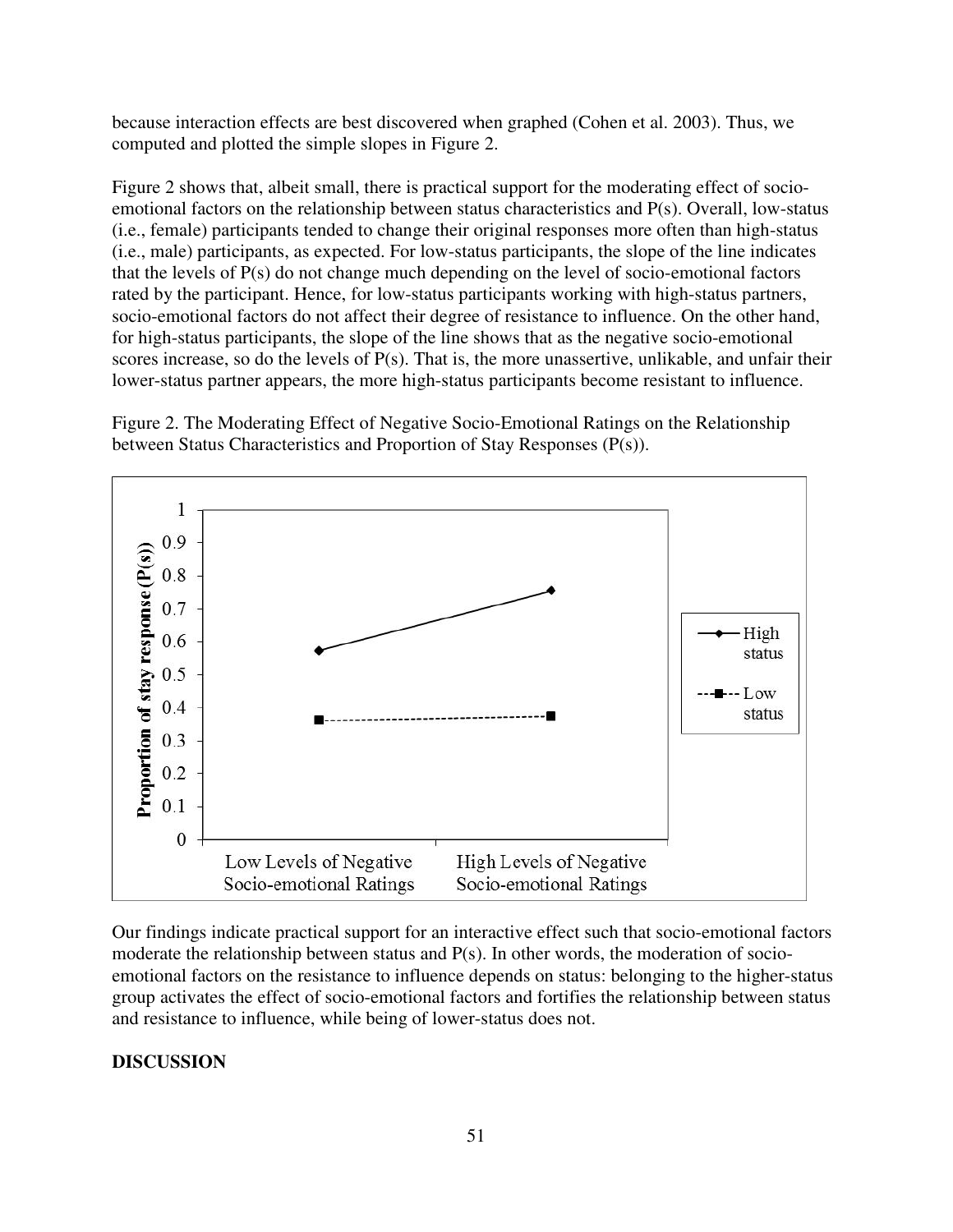Our results provide limited support that there is an interactive effect between socio-emotional factors and status characteristics when predicting resistance to influence in a dyadic task. Highstatus individuals working with lower-status partners are more likely to stick to their original responses on the contrast sensitivity task when they think their partners are less assertive, less likeable, and less fair. However, lower-status individuals who work with higher-status partners are not affected by socio-emotional factors when deciding whether to stick to their original responses.

The overall results for this study are congruent with previous research on status characteristic theory. In particular, we supported the postulation that males are more likely to have an emotionally-laden reaction to female partners' disagreements (Ridgeway, 2001). For high-status participants in our study, the more they rated their lower-status partners as unassertive, unlikable, and unfair, the more they tended to stick to their original answer; this may be an example of high-status individuals displaying frustration with or disinterest in their lower-status partners' opinions, especially if it seems that their original responses are being challenged.

Interestingly, the contrast sensitivity task creates a scenario in which partners are presented as at least somewhat assertive because they disagree with the participant's original response for the majority of the trials. As such, it may be expected that participants generally view their partners as more assertive, which is confirmed by the mean ratings in each condition for partner assertiveness (see Table 2).

#### **Implications**

The first implication of the current study relates to teamwork in general. Our findings suggest that partners with higher status will resist partner influence when they perceive their lower-status partners as possessing more negative socio-emotional traits (i.e., unassertive, unlikable, and unfair). One possibility for this reaction stems from the idea that a higher-status person may not see an unassertive, unlikable, and unfair partner as a partner whose opinion they value. More plainly, if someone generally does not enjoy working with their partner, they are not likely to compromise or change their own answers to match those of their undesirable partner.

Additionally, our findings could have implications for variation among leaders. While we argue that leaders inherently have higher-status through their hierarchical position within an organization, it can also be reasoned that there are status levels among leaders based on characteristics other than organizational role (i.e., gender, race, age). In the context of this study's findings, this could have interesting implications for leaders' reactions to disagreement from lower-status leaders or subordinates. A high-status leader (i.e., male, white, older) may have a more negative reaction to disagreement from organizational members who are of a lower status on some characteristic and additionally perceived as unassertive, unlikeable, and unfair. In such a situation, this leader may react by being less willing to compromise and sticking more strongly to their original answer, effectively discounting or ignoring the input of the lower-status group member.

We attribute our findings to performance expectations due to status and not gender differences because status is the focal component of the contrast sensitivity task. Although gender is the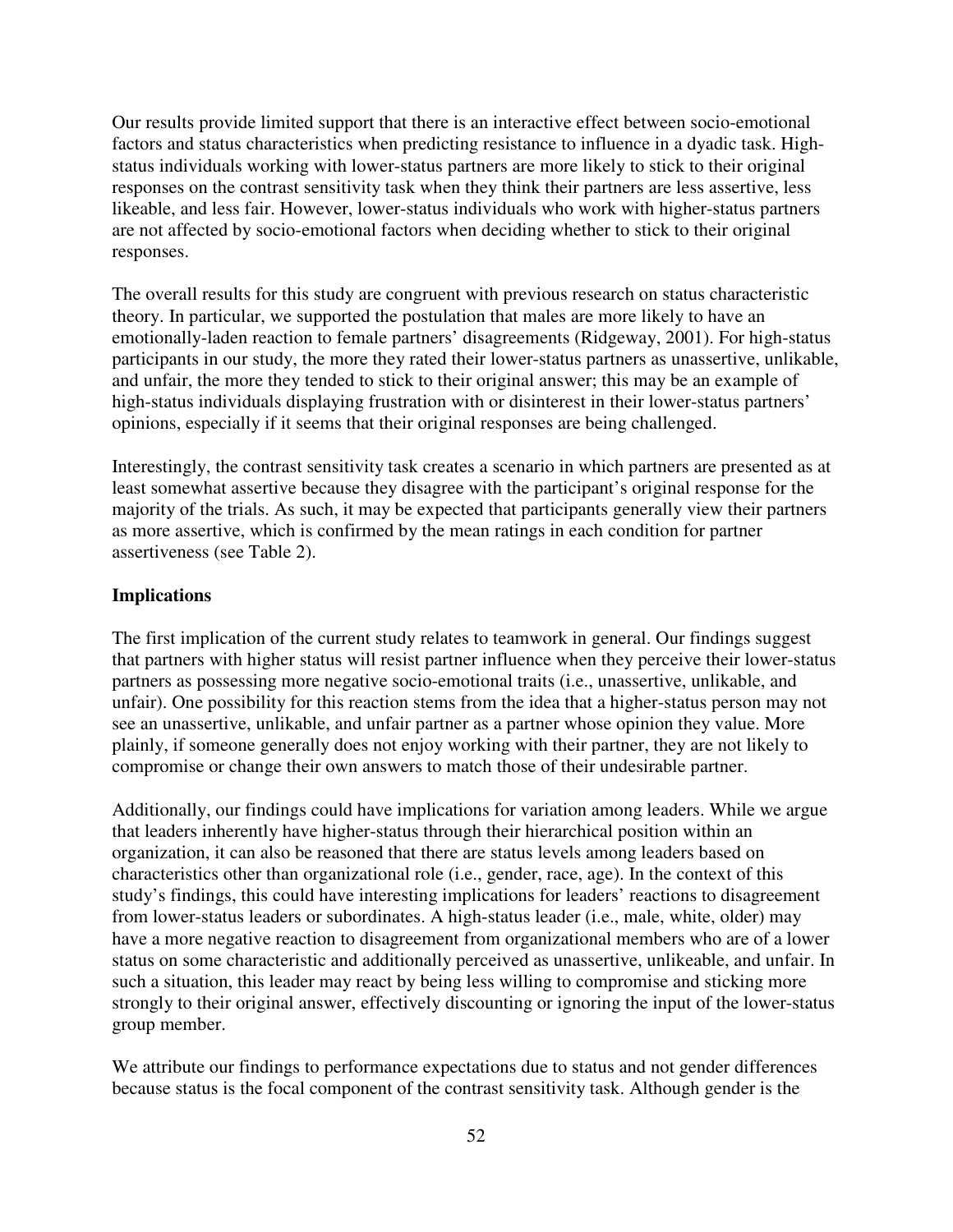characteristic used to signify status in this task, status characteristics theory states that it is the status derived from gender that gives this characteristic significance rather than gender itself. Thus, this experiment focused on gender as the status differentiator with promising results. Future studies could look at other status characteristics to see if the moderation pattern is particular to gender status beliefs. Such research would shed light on how socio-emotional reactions may moderate other status – influence relationships.

#### **Limitations**

A limitation to the study is the small sample size  $(N = 58)$ . This may explain why the change in R-squared was not significant in the regression analysis, but the moderation effect appeared clearer in the simple slopes plot. It is possible that the moderation effect would be more pronounced if tested on a larger sample. Future studies examining this moderation effect should use larger samples.

Additionally, this study used a composite measure of socio-emotional factors for three variables: assertiveness, likability, and fairness. For this study, a composite measure was used, in part, because each variable was only measured using one item. Future research should use more complex, multi-item measures of each of these socio-emotional factors. Not only would the use of additional items allow for a better overall measure of socio-emotional factors, but it would also allow better analyses to be conducted using each factor alone.

#### **Conclusion**

Our study adds to the literature by suggesting that socio-emotional factors change the relationship between status characteristics and the degree of resistance to influence. In particular, we argued that for those in higher-status, socio-emotional factors would play a major role in moderating P(s), and our results support the existence of this moderation effect.

# **REFERENCES**

Berger, J. (1958). Relations between performance, rewards and action-opportunities in small groups (Doctoral dissertation, Harvard University).

Berger, J., Cohen, B. P., & Zelditch, M. Jr. (1972). Status characteristics and social interaction. *American Sociological Review, 37,* 241–255.

Berger, J., & Webster, M. (2006). Expectations, status, and behavior. Pp. 268-300 in *Contemporary Social Psychological Theories* edited by Peter J. Burke. Stanford, CA: Stanford University Press.

Bianchi, A. J., & Lancianese, D. A. (2007). Accentuate the positive: Positive sentiments and status in task groups. *Social Psychology Quarterly, 70*, 7-26.

Bunderson, J. S. (2003). Recognizing and utilizing expertise in work groups: a status characteristics perspective. *Administrative Science Quarterly, 48*, 557-591.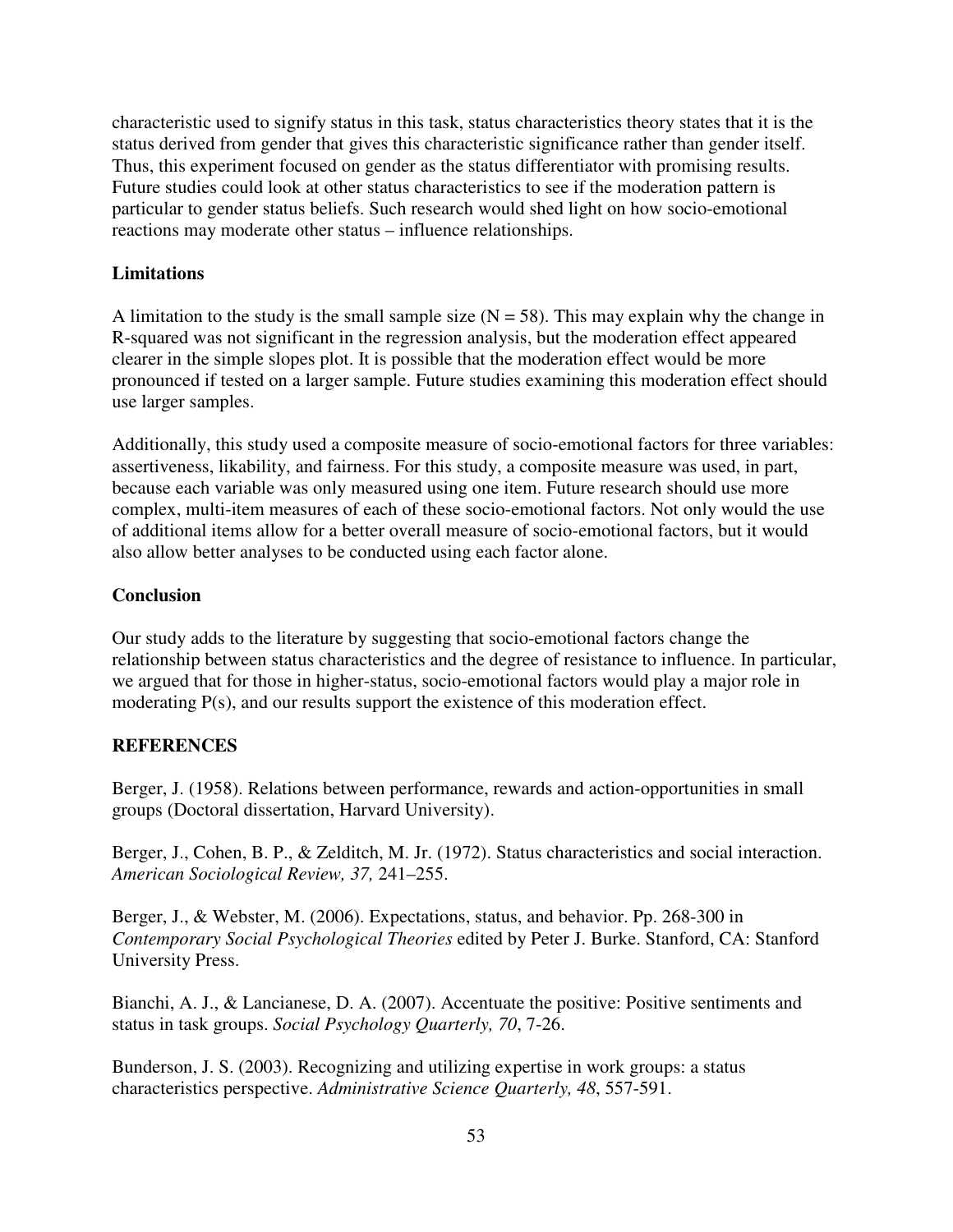Carli, L. L. (1990). Gender, language and influence. *Journal of Personality and Social Psychology, 59*, 941–951.

Cohen, J., Cohen, P., West, S. G., & Aiken, L. S. (2003). *Applied multiple regression/correlation analysis for the behavioral sciences, 3rd edition*. Mahwah, NJ: Erlbaum.

Cook, K., Cronkite, R., & Wagner, D. (1974). *Laboratory for social research manual for experimenters in expectation states theory*. Stanford, CA: Stanford University Laboratory for Social Research.

Kalkhoff, W., & Thye, S. R. (2006). Expectation states theory and research: New observations from meta-analysis. *Sociological Methods & Research, 35*, 219–249.

Lockheed, M. E., & Hall, K. P. (1976). Conceptualizing sex as a status characteristic: Applications to leadership training strategies. *Journal of Social Issues, 32,* 111-124.

Lovaglia, M. J., & Houser, J. A. (1996). Emotional reactions and status in groups. *American Sociological Review, 61*, 867-883.

Lucas, J. W., & Lovaglia, M. J. (1998). Leadership status, gender, group size, and emotion in face-to-face groups. *Sociological Perspectives, 41*, 617-637.

Rashotte, L. S. (2007). Developing your experiment. Pp. 225-242 in *Laboratory Experiments in the Social Sciences* edited by M. Webster and J. Sell. Burlington, MA: Elsevier.

Ridgeway, C. L. (2001). Gender, status, and leadership. *Journal of Social Issues, 57*, 637–655.

Ridgeway, C. L. (2011). *Framed by gender: How gender inequality persists in the modern world.* New York, NY: Oxford University Press.

Rudman, L. A., & Glick, P. (2001). Prescriptive gender stereotypes and backlash toward agentic women. *Journal of Social Issues, 57,* 743-762.

Troyer, L. (2001). Effects of protocol differences on the study of status and social influence. *Current Research in Social Psychology, 16,* 182-204.

#### **ENDNOTES**

[1] For a thorough description of the standard experimental setting used by expectation states researchers, see Cook, Cronkite, and Wagner (1974) or Troyer (2001).